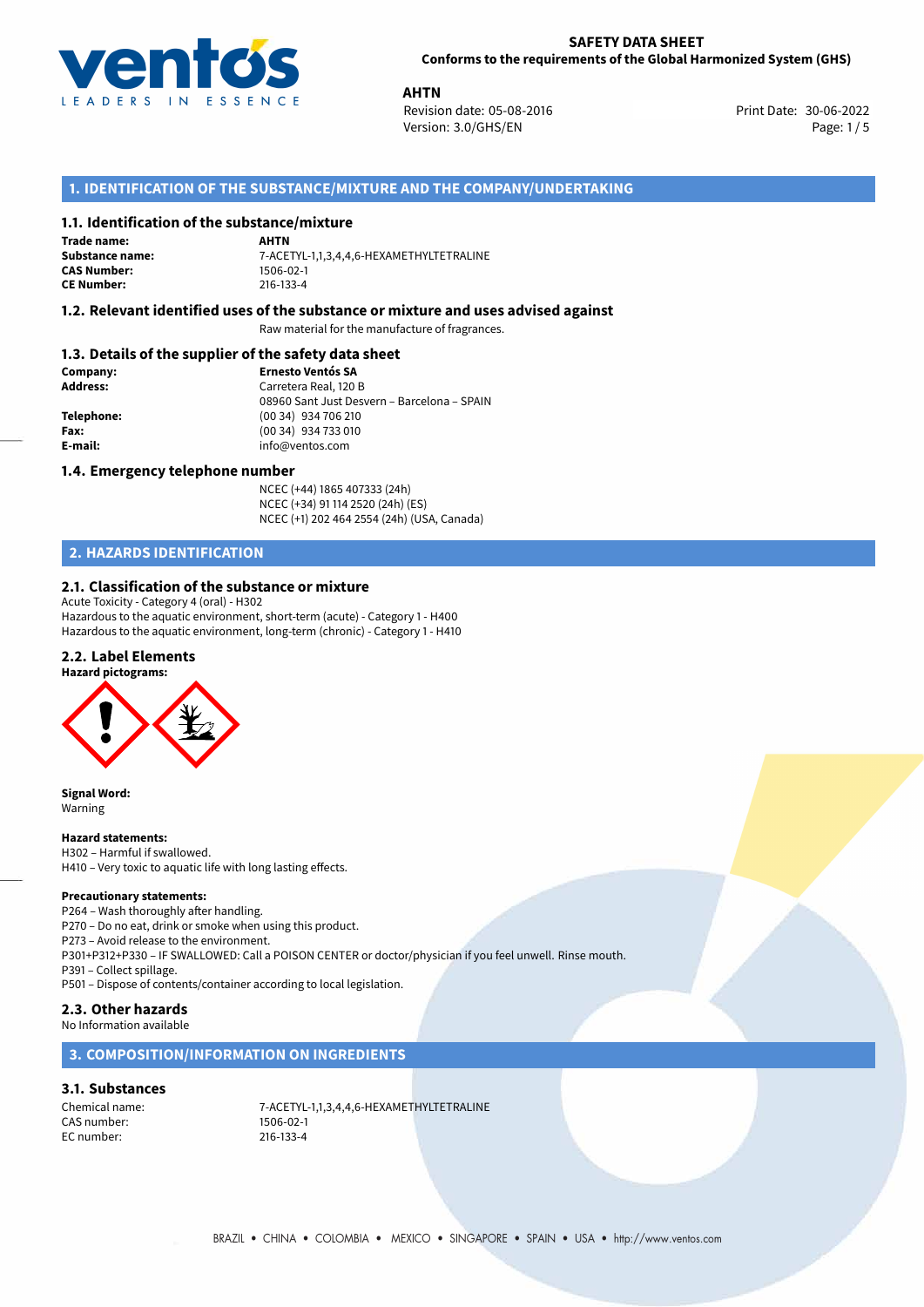

**AHTN**<br>Revision date: 05-08-2016 **Alta and Servest Print Date: 30-06-2022** Version: 3.0/GHS/EN Page: 2 / 5

#### **Hazardous constituents:**

| <b>Chemical Name</b>                         | % (w/w)   | <b>CAS No</b><br><b>EC No</b> | <b>Classification according to GHS</b>                                                                                                                                                                     |
|----------------------------------------------|-----------|-------------------------------|------------------------------------------------------------------------------------------------------------------------------------------------------------------------------------------------------------|
| 7-ACETYL-1,1,3,4,4,6-<br>HEXAMETHYLTETRALINE | $\geq$ 50 | 1506-02-1<br>216-133-4        | Acute Toxicity - Category 4 (oral) - H302<br>Hazardous to the aquatic environment, short-term (acute) - Category 1 - H400<br>Hazardous to the aquatic environment, long-term (chronic) - Category 1 - H410 |

[See the full text of the hazard statements in section 16.](#page-4-0)

### **3.2. Mixtures**

Not applicable.

## **4. FIRST-AID MEASURES**

## **4.1. Description of necessary first aid measures**

| Ingestion:    | Rinse mouth with water.                                                                                               |
|---------------|-----------------------------------------------------------------------------------------------------------------------|
|               | Obtain medical advice.                                                                                                |
|               | Keep at rest. Do not induce vomiting.                                                                                 |
| Eye contact:  | In case of contact with eyes, rinse immediately with plenty of water for at least 15 minutes and seek medical advice. |
| Inhalation:   | Remove person to fresh air and keep at rest.                                                                          |
|               | Seek immediate medical advice.                                                                                        |
| Skin contact: | Take off immediately all contaminated clothing.                                                                       |
|               | Thoroughly wash affected skin with soap and water.                                                                    |
|               | Seek medical attention if symptoms persist.                                                                           |

# **4.2. Most important symptoms and effects, both acute and delayed**

No information available.

## **4.3. Indication of any immediate medical attention and special treatment needed**

No information available.

## **5. FIRE-FIGHTING MEASURES**

#### **5.1. Extinguishing Media**

Water spray, carbon dioxide, dry chemical powder or appropriate foam. For safety reasons do not use full water jet.

### **5.2. Special hazards arising from the substance or mixture**

Known or Anticipated Hazardous Products of Combustion: Emits toxic fumes under fire conditions.

#### **5.3. Advice for firefighters**

High temperatures can lead to high pressures inside closed containers. Avoid inhalation of vapors that are created. Use appropriate respiratory protection. Do not allow spillage of fire to be poured into drains or watercourses. Wear self-contained breathing apparatus and protective clothing.

# **6. ACCIDENTAL RELEASE MEASURES**

#### **6.1. Personal precautions, protective equipment and emergency procedures**

Evacuate surronding areas. Ensure adequate ventilation. Keep unnecessary and unprotected personnel from entering. Do not breathe vapor/spray. Avoid contact with skin and eyes. Information regarding personal protective measures: see section 8.

#### **6.2. Environmental precautions**

To avoid possible contamination of the environment, do not discharge into any drains, surface waters or groundwaters.

#### **6.3. Methods and materials for containment and cleaning up**

Cover with an inert, inorganic, non-combustible absorbent material (e.g. dry-lime, sand, soda ash). Place in covered containers using non-sparking tools and transport outdoors. Avoid open flames or sources of ignition (e.g. pilot lights on gas hot water heater). Ventilate area and wash spill site after material pickup is complete.

#### **6.4. Reference to other sections**

Information regarding exposure controls, personal protection and disposal considerations can be found in sections 8 and 13.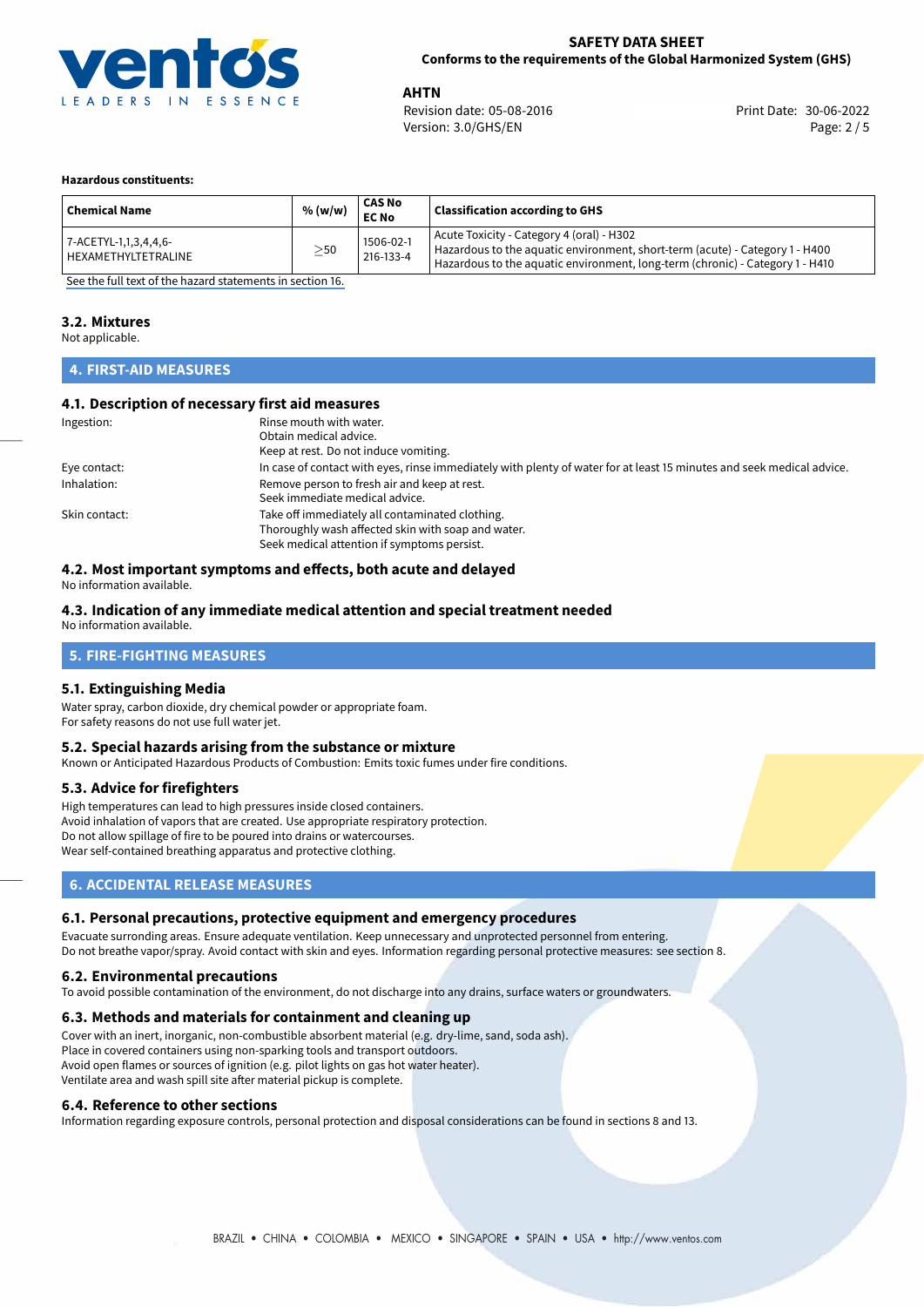

**AHTN**<br>Revision date: 05-08-2016 **Alta and Servest Print Date: 30-06-2022** Version: 3.0/GHS/EN Page: 3 / 5

# **7. HANDLING AND STORAGE**

# **7.1. Precautions for safe handling**

Do not store or handle this material near food or drinking water. Do not smoke. Avoid contact with the eyes, skin and clothing. Wear protective clothing and use glasses. Observe the rules of safety and hygiene at work. Keep in the original container or an alternative made from a compatible material.

# **7.2. Conditions for safe storage, including any incompatibilities**

Store in tightly closed and preferably full containers in a cool, dry and ventilated area, protected from light. Keep away from sources of ignition (e.g. hot surfaces, sparks, flame and static discharges). Keep away from incompatible materials (see section 10).

## **7.3. Specific end use(s)**

No information available.

**8. EXPOSURE CONTROLS AND PERSONAL PROTECTION**

# **8.1. Control parameters**

Components with occupational exposure limits: None known.

#### **8.2. Exposure controls**

Measures should be taken to prevent materials from being splashed into the body. Provide adequate ventilation, according to the conditions of use. Use a mechanical exhaust if required.

#### **8.3. Individual protection measures, such as personal protective equipment**

| Eye/Face protection:             | Chemical safety goggles are recommended. Wash contaminated goggles before reuse.                                                            |
|----------------------------------|---------------------------------------------------------------------------------------------------------------------------------------------|
| Hand Protection:                 | Chemical-resistant gloves are recommended. Wash contaminated gloves before reuse.                                                           |
| Body protection:                 | Personal protective equipment for the body should be selected based on the task being performed and the risks<br>involved.                  |
| Respiratory Protection:          | In case of insufficient ventilation, use suitable respiratory equipment.                                                                    |
| Environmental exposure controls: | Emissions from ventilation or process equipment should be checked to ensure they comply with environmental<br>protection legislation.       |
|                                  | In some cases, filters or engineering modifications to the process equipment will be necessary to reduce emissions to<br>acceptable levels. |
|                                  |                                                                                                                                             |

# **9. PHYSICAL AND CHEMICAL PROPERTIES**

## **9.1. Information on basic physical and chemical properties**

| Appearance:                            | Solid                     |
|----------------------------------------|---------------------------|
| Colour:                                | Conforms to standard      |
| Odour:                                 | Conforms to standard      |
| Odour theshold:                        | Not determined            |
| pH:                                    | Not determined            |
| Melting point/freezing point:          | > 52                      |
| Boling point/boiling range:            | 180 (15 mbar)             |
| Flash point:                           | $110^{\circ}$ C           |
| Evaporation rate:                      | Not determined            |
| Flammability:                          | Not determined            |
| Lower flammability/Explosive limit:    | Not determined            |
| Upper flammability/Explosive limit:    | Not determined            |
| Vapour pressure:                       | Not determined            |
| Vapour Density:                        | Not determined            |
| Density:                               | Not determined            |
| Relative density:                      | Not determined            |
| Water solubility:                      | <b>INSOLUBLE IN WATER</b> |
| Solubility in other solvents:          | <b>SOLUBLE IN ETHANOL</b> |
| Partition coefficient n-octanol/water: | Not determined            |
| Auto-ignition temperature:             | Not determined            |
| Decomposition temperature:             | Not determined            |
| Viscosity, dynamic:                    | Not determined            |
| Viscosity, kinematic:                  | Not determined            |
| Explosive properties:                  | Not determined            |
| Oxidising properties:                  | Not determined            |
|                                        |                           |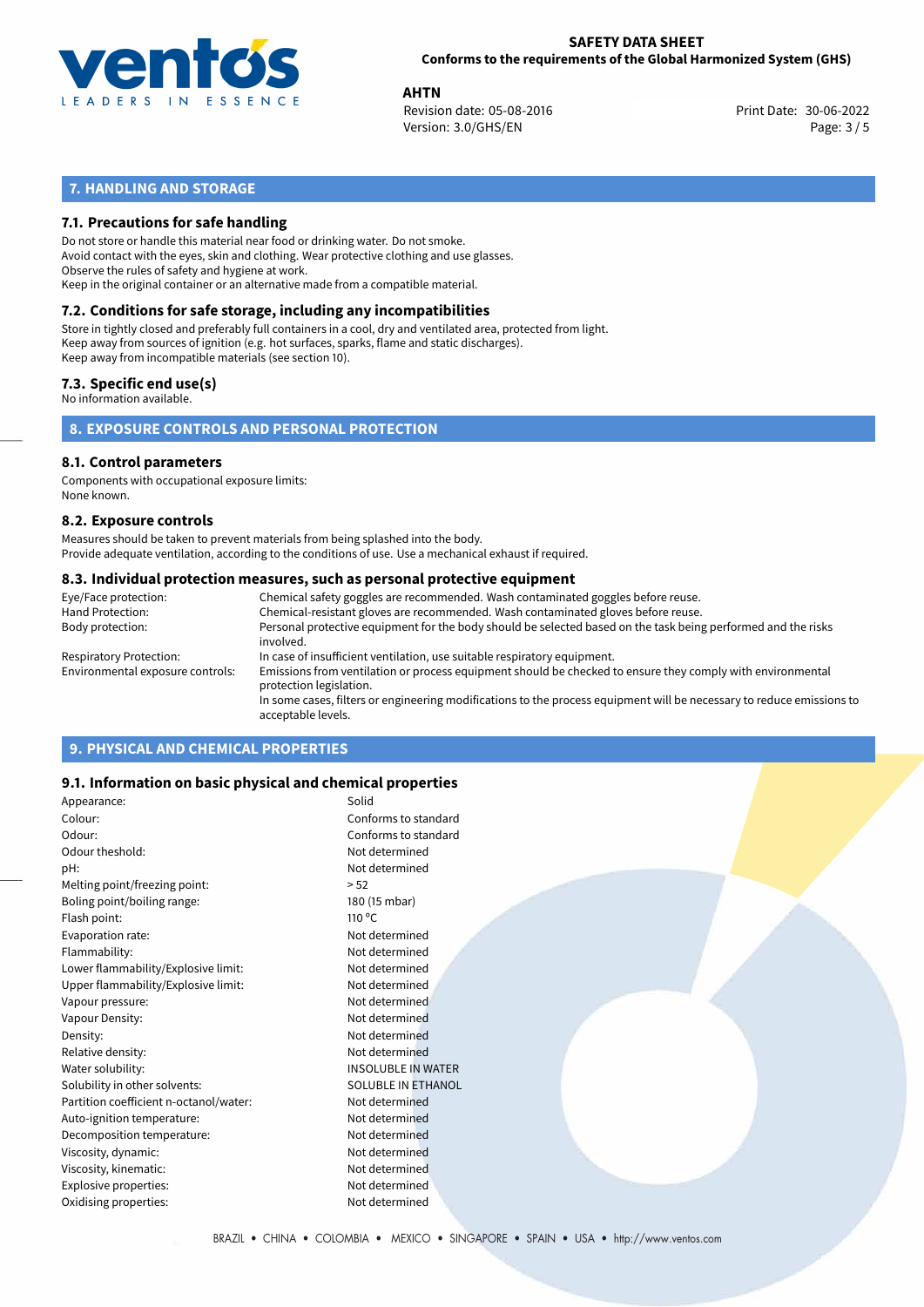

**AHTN**<br>Revision date: 05-08-2016 **Alta and Servest Print Date: 30-06-2022** Version: 3.0/GHS/EN Page: 4 / 5

# **10. STABILITY AND REACTIVITY**

### **10.1. Reactivity**

No hazardous reactions if stored and handled as prescribed/indicated.

#### **10.2. Chemical stability**

The product is stable if stored and handled as prescribed/indicated.

#### **10.3. Possibility of hazardous reactions**

No hazardous reactions if stored and handled as prescribed/indicated.

#### **10.4. Conditions to Avoid**

Conditions to Avoid: Excessive heat, flame or other ignition sources.

#### **10.5. Incompatible materials**

Avoid contact with strong acids and bases and oxidizing agents.

#### **10.6. Hazardous decomposition products**

During combustion may form carbon monoxide and unidentified organic compounds.

# **11. TOXICOLOGICAL INFORMATION**

| <b>Acute toxicity</b>             | Harmful if swallowed.                                                     |
|-----------------------------------|---------------------------------------------------------------------------|
| <b>Skin corrosion/irritation</b>  | Based on the data available, the criteria for classification are not met. |
| Serious eye damage/irritation     | Based on the data available, the criteria for classification are not met. |
| Respiratory or skin sensitisation | Based on the data available, the criteria for classification are not met. |
| Germ cell mutagenicity            | Based on the data available, the criteria for classification are not met. |
| Carcinogenicity                   | Based on the data available, the criteria for classification are not met. |
| <b>Reproductive toxicity</b>      | Based on the data available, the criteria for classification are not met. |
| <b>STOT-single exposure</b>       | Based on the data available, the criteria for classification are not met. |
| <b>STOT-repeated exposure</b>     | Based on the data available, the criteria for classification are not met. |
| <b>Aspiration hazard</b>          | Based on the data available, the criteria for classification are not met. |

## **12. ECOLOGICAL INFORMATION**

### **12.1. Toxicity**

**Assessment:** Very toxic to aquatic life with long lasting effects. **Experimental/calculated data:** No information available.

### **12.2. Degradability**

No information available.

#### **12.3. Bioaccumulative potential** No information available.

**12.4. Soil mobility** No information available.

# **12.5. Other adverse effects**

See also sections 6, 7, 13 and 15 Do not allow to get into waste water or waterways.

# **13. DISPOSAL CONSIDERATIONS**

#### **13.1. Waste treatment methods**

Dispose of in accordance with national and local environmental regulations.